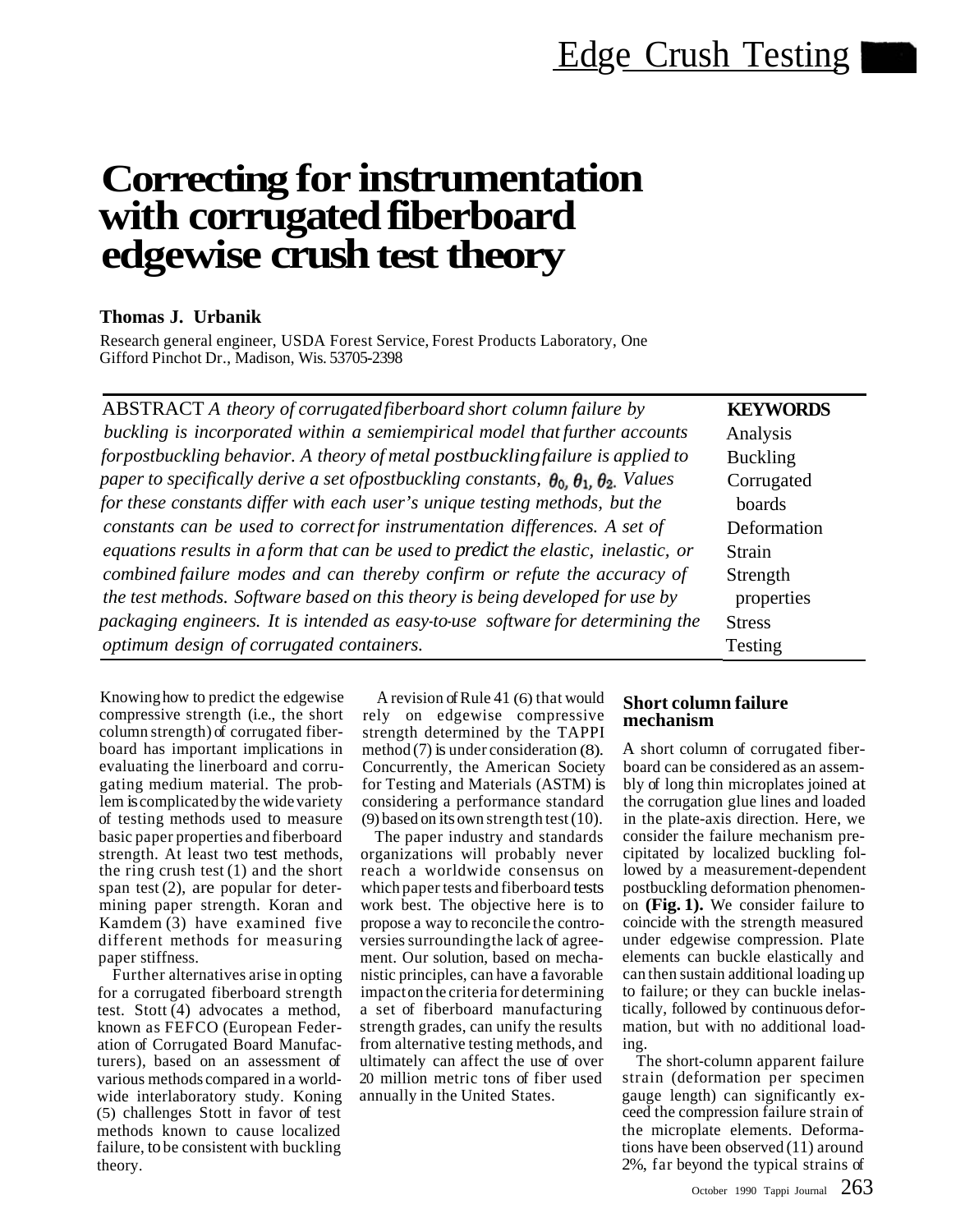**1.** Progression of localized buckling in corrugated fiberboard short columns from a stable configuration to a postbuckled failure mode. In A, the facings buckle first, in B, the core buckles first Compression is between two glass platens with a view through the flutes.



In the failure of metal plate struc-

0.5% measured at uniaxial compres-<br>sion failure for the individual compo-<br>deform and redistribute their loads sion failure for the individual compo-<br>nets (12). In the failure of metal plate struc-<br> $\frac{1}{2}$  after buckling (13). An adaptation of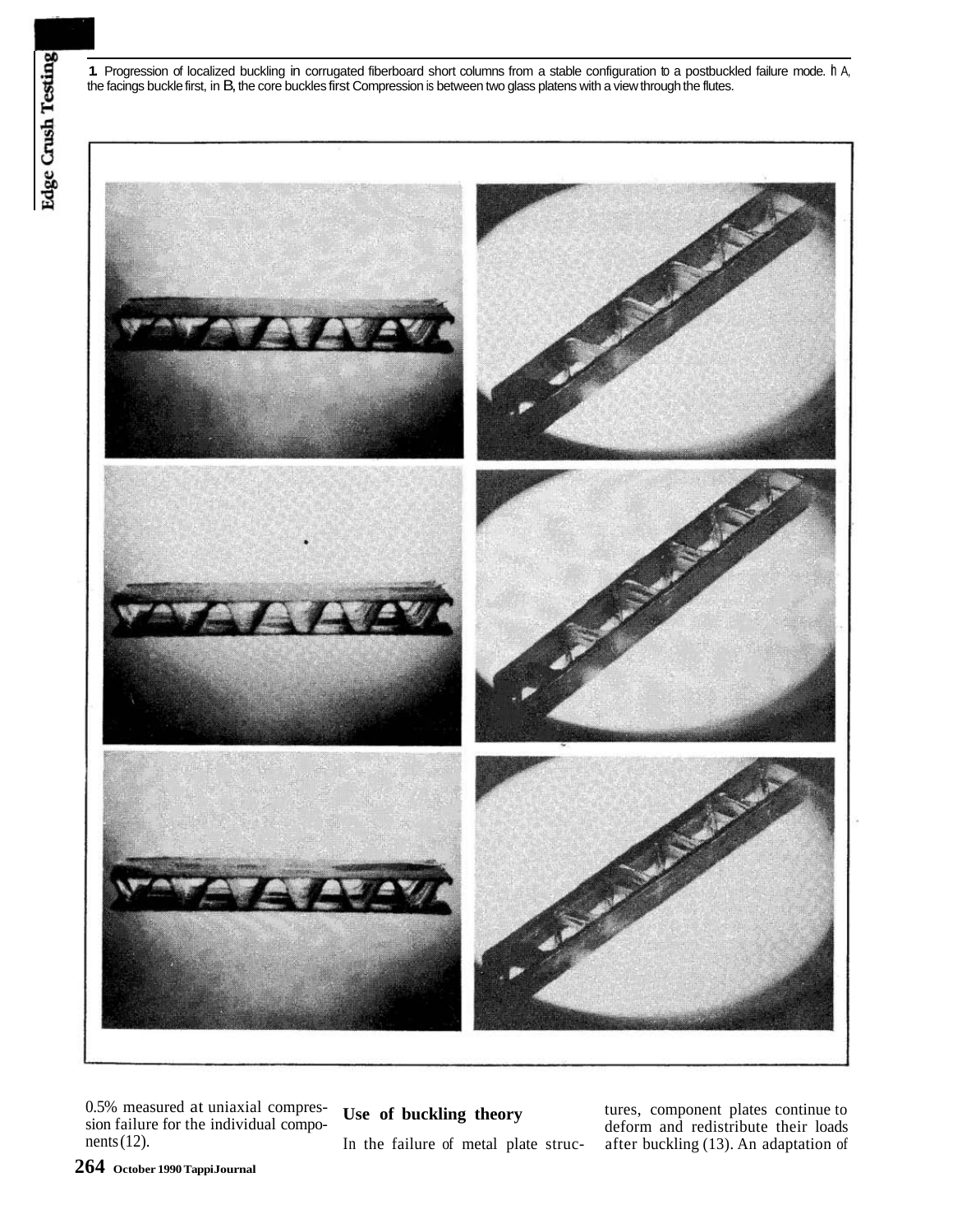**2.** Comparison between paper stress-straincurve and short column **3.** Comparison of Eq. 3 for*N*= 0.2 and *N*= 2 with Eqs. 1 and 2. Around apparentstress-straincurve uptoelasticfailure. Below  $\sigma_{\text{crs}}$  it is assumed inbucklingtheorythatdeformationoccursalongthestress-straincurve. From  $\sigma_{cr}$  to  $\sigma_{h}$  postbuckling theory accounts for deformation along the dashedcurve. Inelasticfailuregives $\sigma_1 = \sigma_{cr}$ 





$$
\sigma_f/\sigma_{cr} = \alpha (\sigma_u/\sigma_{cr})^{\eta}
$$
  
for  $\sigma_{cr} \le \alpha^{1/\eta} \sigma_u$ 

$$
or1 or 1 = 1
$$

constants. Stress levels **(Fig. 2)** are

Relatively thin plates would fail by<br>
elastic buckling according to Eq. 1. where the constant N is chosen as an<br>
Relatively thick or stiff plates would<br>
fail by plastic buckling according to<br>
Eq. 2. Beyond its application

In our previous research, we derived the theory for the buckling, first **Method** of plates (16) and then of plate structures (17), appropriate for paper. To adapt our buckling theory to Basic inputs for analyzing paper- commercial instruments, we first is the short column critical strain  $_{\epsilon_{\text{cr}}}$ , among alternative instruments. Two stants thus depends on how  $E_u$  and  $S_u$ 

load distribution concepts (14) relates from which a value of  $\sigma_{cr}$  is calculated other constants,  $\theta_1$  and  $\theta_2$ , account for the average stress  $\sigma_f$  across the plate for each component from its stress- the postbuckling deformation that cross section at failure to the average strain relationship. To account for depends on the edgewise compressi strain relationship. To account for stress  $\sigma_{\text{cr}}$  at its predicted critical high deformations in short column test (ECT) apparatus and its induced buckling load and to the material failure, our approach here is to treat specimen loading edge stress. Constress  $\sigma_u$  at the ultimate strength the microplate linerboard and corru- stants  $\theta_1$  and  $\theta_2$  approximately correct under uniaxial loading with the se-<br>microporty offset from its<br>microporty offset from its<br>further subject to a combination of true value and for nonlinear errors. miempirical relationships further subject to a combination of elastic and inelastic buckling and to (1) assume that metal plastic buckling **Correcting for paper property test**  theory can characterize paper inelastic buckling. Material constants  $c_1$  and  $c_2$  of the

and One difficulty in fitting Eqs. 1 and relationship 2 to combined failure mode data is (2) that the value of  $\alpha^{1/\eta}$  must be known before segregating the data. To re-<br>solve this, we introduce the continuous for the uniaxial compression of paper<br>relationship

$$
\sigma_f/\sigma_{cr} = 1 + X[(\tanh NX)/2 + (1/2)]
$$
 (3)

$$
X = \alpha \left( \sigma_{\rm u} / \sigma_{\rm cr} \right)^\eta - 1 \tag{4}
$$

to derive McKee's box compression<br>formula (15), assuming only elastic found to work well in matching our<br>buckling.<br>buckling theory to data.

board short columns include the introduce the postbuckling constant  $\theta_0$  can be averaged from known lateral paper compression stress-strain prop- that corrects the paper stress-strain support data. erties prior to corrugating. The output properties for a proportionality error The accuracy of the material con-

$$
\sigma(\epsilon) = c_1 \tanh [(c_2/c_1) \epsilon ] \tag{5}
$$

where a and  $\eta$  are postbuckling relationship (18), can be determined from the considered as average values across  $\sigma_f/\sigma_{cr} = 1 + X[(\tanh N X)/2 + (1/2)]$  (3) curve-fitting procedure reported (19, considered as average values across the plate cross section.<br>  $\mathbf{Y} = \mathbf{z}(\mathbf{z}/\mathbf{z})^T - 1$  (4) Constant c, is taken from the initial e plate cross section.<br>
Relatively thin plates would fail by  $X = \alpha (\sigma_u / \sigma_{cr})^{\eta} - 1$  (4) Constant  $c_2$  is taken from the initial<br>
slope of the stress-strain curve, and buckling theory to data.<br>buckling theory to data. of unit width strength *S*<sub>u</sub>. The product  $(\theta_0 \, \sigma_u)$  can then be substituted for  $c_1$ 

$$
\theta_0 = c_1/\sigma_u \tag{6}
$$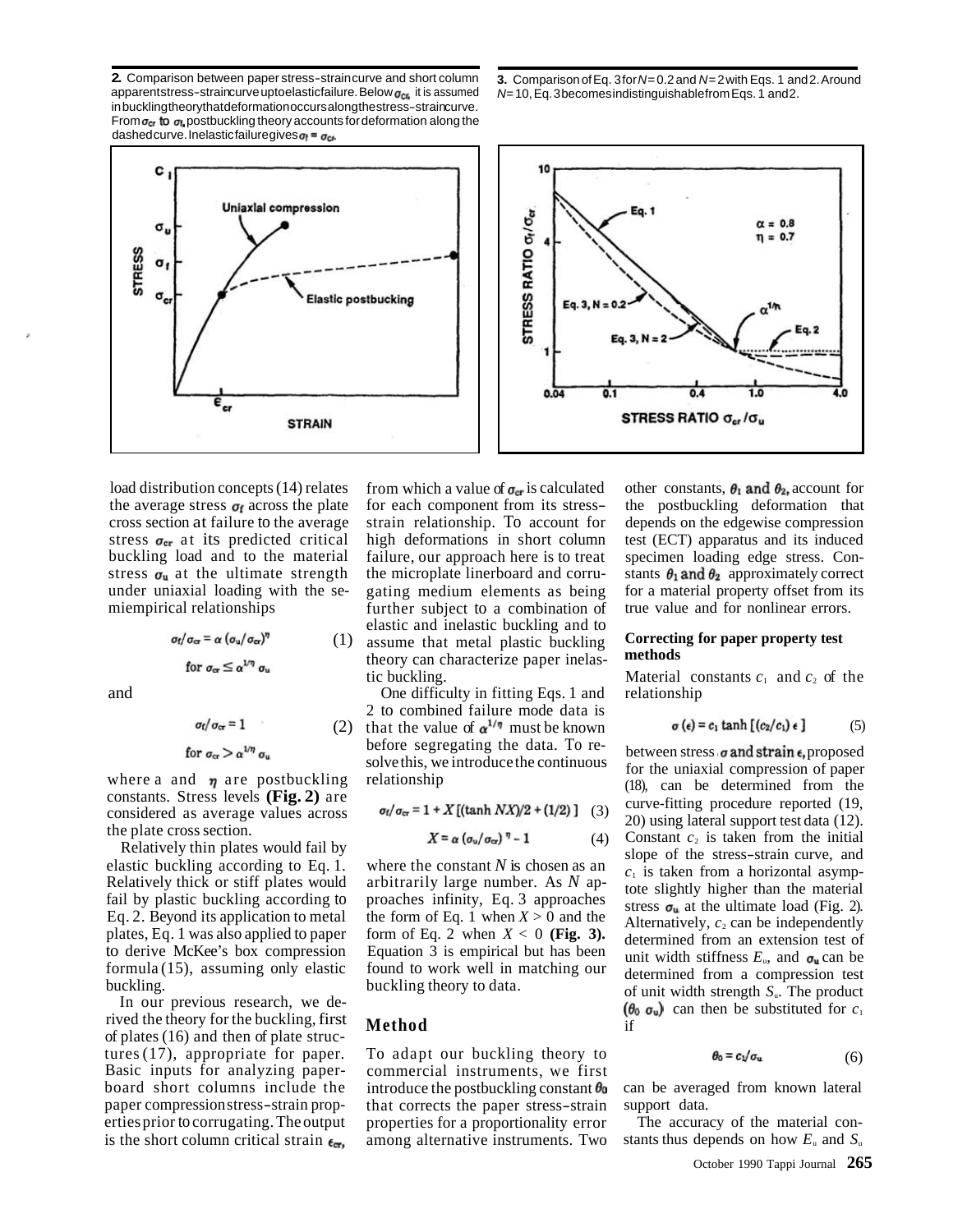Edge Crush Testing



are measured and, further, on either measuring or calculating the material effective thickness (21, 22) defined as

$$
t_{\rm e} = (12 \, EI_{\rm u}/E_{\rm u})^{1/2} \tag{7}
$$

where  $EI_{\rm u}$  is unit width flexural stiffness.

Plate buckling stress  $\sigma_{\alpha}$  depends on stiffness. A dimensionless microplate stiffness *S* that characterizes the lateral stability of paper elements between corrugation glue lines and further incorporates  $\theta_0$  has the form derived earlier (16), given here by

$$
S = [c_2 / (\theta_0 \sigma_u)] (t_u / w)^2 (v'/\nu)^{1/2}
$$
  
=  $[E_u / (\theta_0 S_u)] (t_u / w)^2 (E_u'/E_u)^{1/2}$  (8)

where *v* is Poisson's ratio and w is the microplate width. Properties are associated with the loading direction except where the prime sign (') indicates the transverse direction. If the parameters defining *S* could be measured without error, then the value of  $\theta_0$  given by Eq. 6 could thus be substituted into Eq. 8. Otherwise,  $\theta_0$ becomes a function of the overall instrumentation proportionality error.

Given *S* for each plate and  $\epsilon_{\text{crs}}$  then a, is calculated in an earlier report (17) by first determining a dimensionless critical stress  $\hat{\sigma}$  associated with each plate from

$$
\hat{\sigma} = \tanh\left[\left(c_2/c_1\right)\epsilon_{cr}\right] \tag{9}
$$

The accuracy of  $\hat{\sigma}$  thus depends on the various test methods and material property correlations used to predict

**266** October 1990 Tappi Journal

ratio  $\sigma_1/\sigma_u$  and stiffness *S* for an individual plate curve constant *c*<sub>1</sub> and ultimate stress  $\sigma_{u_n}$  in according to Eq. 16. The value of  $\sigma_n$  in Eq. 16 mega-Pascals. The line is the average given mega-Pascals. The line is the average given predicted according to Eq. 18 and measured

**4.** Form of the relationship between the stress **5.** Comparison between the stress-strain **6.** Comparison between the edgewise com-<br>ratio  $\sigma_l/\sigma_u$  and stiffness S for an individual plate curve constant c, and ultimate str





Material test methods and substitutions for satisfying missing data

| <b>Material</b>                                                                                                                                                                                                                                                                  |                                    |                  |                                   | Paper test methods and substitutions |     |                 |          | Short         |
|----------------------------------------------------------------------------------------------------------------------------------------------------------------------------------------------------------------------------------------------------------------------------------|------------------------------------|------------------|-----------------------------------|--------------------------------------|-----|-----------------|----------|---------------|
|                                                                                                                                                                                                                                                                                  | <b>Basis</b><br>weight,<br>$q/m^2$ | <b>Thickness</b> |                                   |                                      | Ε., |                 |          | column<br>ECT |
|                                                                                                                                                                                                                                                                                  |                                    | $\mathfrak{c}_c$ | $t_{e}$                           | $S_{\scriptscriptstyle n}$           | CD  | <b>MD</b>       | $EI_{u}$ | method        |
| FPL linerboard                                                                                                                                                                                                                                                                   | 126-451                            | DM               | <b>MM</b>                         | LS                                   | LS  | LS              |          |               |
| FPL medium                                                                                                                                                                                                                                                                       | 126-203                            | <b>DM</b>        | <b>MM</b>                         | LS                                   | LS  | LS              |          | .             |
| FPL A-flute                                                                                                                                                                                                                                                                      | .                                  |                  | .                                 | .                                    | .   |                 |          | RS            |
| FPL C-flute                                                                                                                                                                                                                                                                      | $\cdots$                           |                  | .                                 |                                      |     |                 |          | RS            |
| <b>IPC</b> linerboard                                                                                                                                                                                                                                                            | 137-437                            | <b>DM</b>        | 12EI <sub>u</sub> /E <sub>u</sub> | <b>MR</b>                            | ΙT  | IT              | TS       |               |
| <b>IPC</b> medium                                                                                                                                                                                                                                                                | 84-268                             | <b>DM</b>        | $a_0 + a_1 t_c$                   | MR                                   | IT  | CD <sub>E</sub> |          |               |
| <b>IPC C-flute</b>                                                                                                                                                                                                                                                               |                                    |                  |                                   |                                      |     |                 |          | TP            |
| $CD = cross$ direction. MD = machine direction. DM = dial micrometer (29). IT = Instron tension (25).<br>LS = lateral support (12). MM = modified micrometer (21). MR = modified ring crush (1). RS = router<br>shaped (27). $TP = TAPPI T811$ (7). $TS = Taber$ stiffness (26). |                                    |                  |                                   |                                      |     |                 |          |               |

the stress-strain curve. In applying 1, and rearranging terms leads to the **Eqs. 1-4** to paper data, the dependent prediction of average failure stress: **Eqs. 1-4** to paper data, the dependent and the independent variables become associated with various measurement errors. By incorporating  $\theta_0$  To account for errors involving  $\sigma_t$ , we next define the paper postbuckling

$$
\sigma_{cr} = c_1 \hat{\sigma} = \theta_0 \sigma_{u\hat{\sigma}} \tag{10}
$$

using Eq. 6, we provide a way to empirically correct for errors involving  $\sigma_u$  and  $\sigma_{cr}$ .

simple or fixed ends. To further relationship: account for suspected postbuckling deformation, we apply Eqs.  $1-3$ . Considering the case of elastic buckling first, substituting Eq. 10 into Eq.

$$
\sigma_f = \alpha \theta_0^{1-\eta} \sigma_u \hat{\sigma}^{1-\eta} \tag{11}
$$

(10) constants  $\theta_1$  and  $\theta_2$  in terms of  $\theta_0$ ,  $\alpha$ , and  $\eta$ :

$$
\theta_1 = \alpha \; \theta_0^{1-\eta} \tag{12}
$$

$$
\theta_2 = 1 - \eta \tag{13}
$$

**Correcting for ECT method** The result obtained from combin-<br>Our previous work (16) showed how ing Eqs. 11-13 and rearranging terms<br> $\hat{\sigma}$  varies with S for plates having is the nonlinear elastic postbuckling is the nonlinear elastic postbuckling

$$
\sigma_{\mathbf{f}} = \theta_1 \sigma_{\mathbf{u}} \, \hat{\sigma}^{\mathbf{e}}_2 \tag{14}
$$

for 
$$
\hat{\sigma} \leq (\theta_1/\theta_0)^{1/(1-\theta_2)}
$$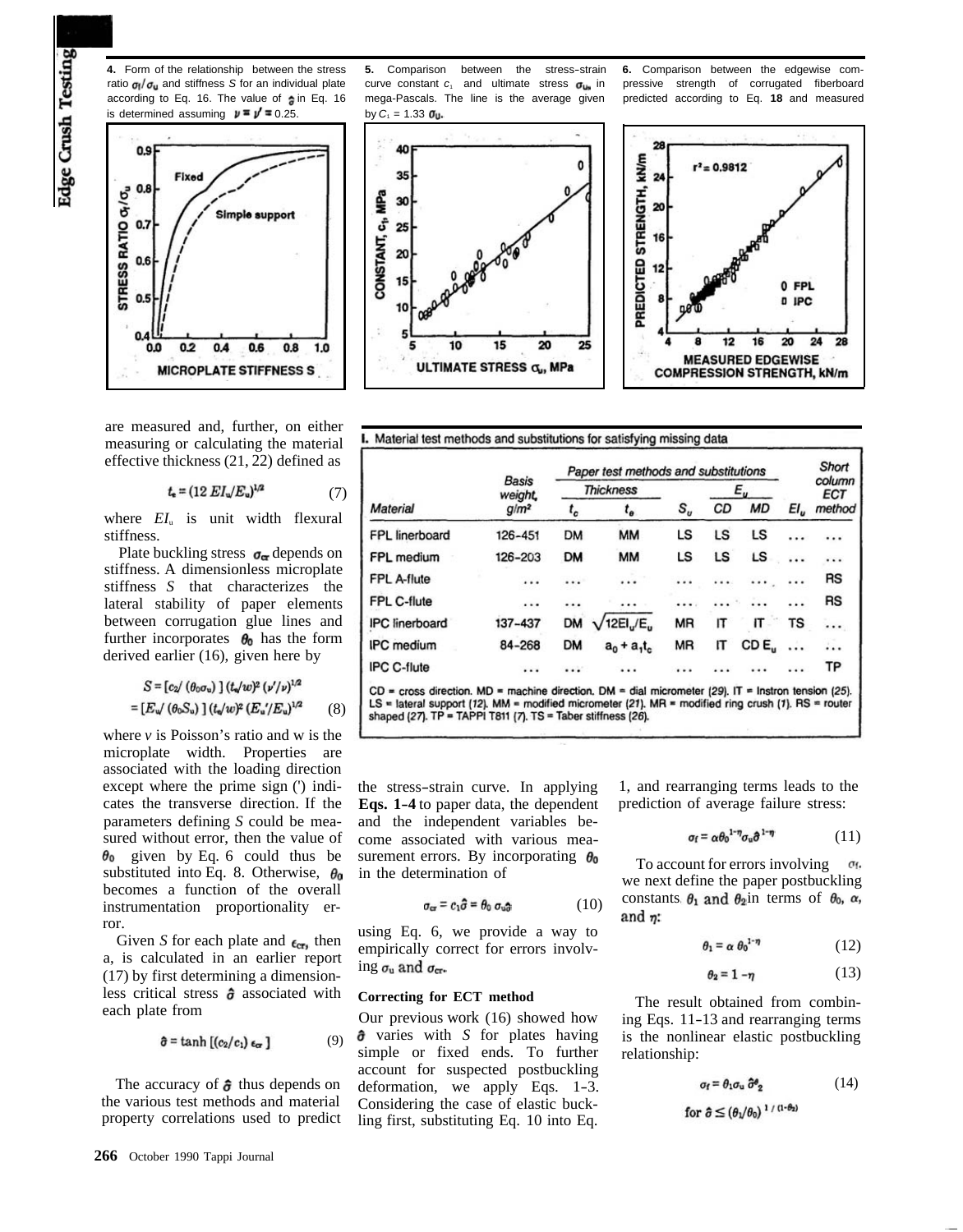Repeating the analysis using Eq. 2 for the case of inelastic buckling yields

$$
\sigma_f = \theta_1 \sigma_u \hat{\sigma}^g{}_2 \tag{15}
$$

for  $\theta_1 = \theta_0$  and  $\theta_2 = 1$ 

Then using Eq. 3 for elastic plus inelastic buckling yields

$$
\sigma_f = \theta_0 \sigma_u \hat{\sigma} \{1 + X
$$
  
[(tanh N X)/2 + 1/2 ]} (16)  
for N>>1  

$$
X = (\theta_1/\theta_2)\hat{\sigma} \theta_2 - 1 - 1
$$
 (17)

Light grades of paper would be expected to buckle elastically according to Eq. 14. Heavier grades would buckle inelastically by Eq. 15. Equation 16 switches between the forms of Eqs. 14 and 15, depending on the value of *X.* 

In Fig. 4, we extend the earlier results (16) to show how the microplate average failure stress would vary with S according to Eqs. 14-16. The knee in each curve corresponds to the transition from elastic to inelastic buckling when  $X = 0$  in Eqs. 16 and 17. Curves of this form for each microplate can be summed to determine the short column strength. Varying  $\theta_0$  shifts the curves left and right to compensate for errors among the paper properties defining S. The values of  $\theta_1$  and  $\theta_2$  are functions of the ECT method and further correct for instrumentation offset and nonlinearities.

#### **Evaluating postbuckling constants from data**

The short column postbuckling strength  $P<sub>f</sub>$  is the sum of loads due to each microplate according to

# $P_{\rm f}/w_0 = \sum \sigma_{\rm f} [\theta_0, \theta_1, \theta_2, \sigma_{\rm u} t_{\rm e}(w/w_0), \hat{\sigma}]$  (18)

The value of  $w_0$  is a unit structure width when characterizing periodic structures, or it can be set equal to 1 in applying our theory to discrete box structures. If data can be obtained for  $P_f$  as a function of  $\sigma_u$  and  $\partial_t$ , then constants  $\theta_0$ ,  $\theta_1$ ,  $\theta_2$  can be determined from a regression analysis incorporating Eqs. 16-18. The value of  $\theta_{0}$ , used in calculating *S,* needs to agree with the value determined from Eq. 18.

The steps in determining  $\theta_0$ ,  $\theta_1$ ,  $\theta_2$ are:

1. Assume a value of  $\theta_0$ .

- 2. Analyze a set of short columns.
- 3. From the results, create a database of  $P_f$  as a function of  $\sigma_u$  and  $\hat{\sigma}_u$ .

4. Fit Eq. 18 to the data.

If the new estimate of  $\theta_0$  matches the assumption, convergence is indicated. Otherwise, the assumed value of  $\theta_0$ must be updated, and the other steps must be repeated. The confidence intervals determined. for  $\theta_0$ ,  $\theta_1$ ,  $\theta_2$ indicate if the set of short columns failed by a combination of elastic and inelastic buckling according to Eq. **16**  or if a simpler failure mechanism according to either Eq. **14** or **15** is sufficient.

### **Results**

 $(6)$ 

We have used our theory to successfully predict edgewise compressive strength from paper properties involving two independent data sets. Values of  $\theta_0$ ,  $\theta_1$ ,  $\theta_2$  for each data set correct for instrumentation differences and also for the effect of missing data.

For a previous Forest Products Laboratory (FPL) study (23), linerboard and corrugating medium papers were measured using lateral support (12) and effective thickness (21, 22) test methods that yielded all the properties needed to evaluate *S.*  Components were converted into Aand C-flute corrugated boards at low speeds on an experimental corrugator. For another IPC study (formerly The Institute of Paper Chemistry, now The Institute of Paper Science and Technology) (24), linerboards were measured by alternative, yet still complete, methods using commercial instruments now specified as the ring crush (1), tension (25), and Taber stiffness (26) methods. Corrugating mediums were measured for only tension and strength properties. From these materials, C-flute boards were made on a production corrugator. Measurements of paper caliper  $t_c$  and flute profile calculations of w defined the structure geometry for edgewise compression strength calculations.

### **Dealing with missing data**

Knowing any two of the properties te, *E*u, and *EI*u, the third can be determined from Eq. 7. Because the IPC corrugating medium data lacked sufficient information to determine  $t_{e}$ by definition, a correlation in terms

oft, was substituted:

$$
t_{\rm e} = a_0 + a_1 t_{\rm e} \tag{19}
$$

We therefore relied on the FPL data to evaluate the regression constants  $a_0 = 65.2$  mm and  $a_1 = 1.12$ . Another deficiency was not having machine. direction  $E<sub>u</sub>$  data. Therefore the crossdirection values were used.

### **ECT methods**

The databases further differ by the fiberboard ECT methods. Whereas in the FPL study a router-shaped specimen was used according to a procedure described by Koning (27), in the IPC study the researchers followed what is now a TAPPI method  $(7)$ . These methods are equivalent for lowbasis-weight materials; the router method gives higher strength values than the TAPPI method for materials of heavy basis weight. Table I summarizes the test methods and substitutions used to determine the various material properties.

### **FPL postbuckling constants**

An initial estimate of  $\theta_0 = 1.33$  was obtained from the average of  $c_1/\sigma_u$ (Fig. 5). We found that after repeatedly updating the estimate of  $\theta_0$  until convergence, the difference of fits between Eqs. 14 and 16 was insignificant. Because the data included only three high-strength short columns (Fig. 6), the difference betweenelastic and inelastic failure was not significantly detected. Therefore, Eq. 14 for the simpler elastic buckling was appropriate.

The final postbuckling constants were  $\theta_0 = 1.33$ ,  $\theta_1 = 0.837 \pm 0.0232$ , and  $\theta_2$  = 0.384  $\pm$  0.159. The tolerances given with  $\theta_1$  and  $\theta_2$  span the approximate 95% confidence intervals based on a linear hypothesis. The agreement between the postbuckling prediction of  $\theta_0$  with the value from Eq. 6 according to compression data supports the accuracy of the methods of Gunderson (12) and Setterholm (21) for measuring paper compression stress-strain properties.

#### **IPC postbuckling constants**

The final IPC postbuckling constants were  $\theta_0 = 0.878 \pm 0.0160$ ,  $\theta_1 = 0.780$  $\pm$  0.0740, and  $\theta_2$  = -0.244  $\pm$  0.00532. In this second case, both elastic and inelastic failures were evident according to the significance of Eq. 16. Both